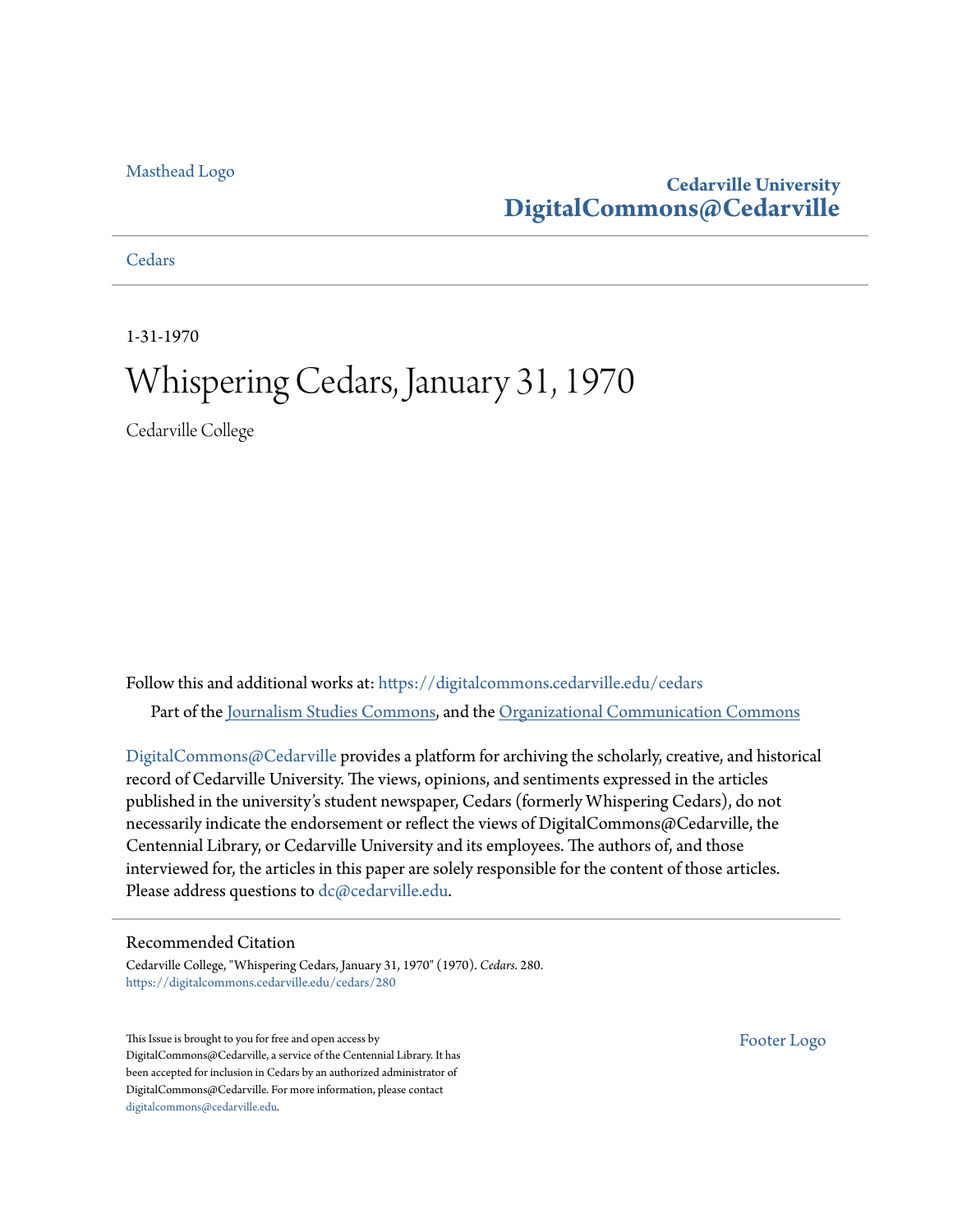



Vol. 36, No. 6

Cedarville, Ohio, January 31, 1970

# JAN 1S CROWNED A X SWEETHEART





GAIL SEARS CROWNS JAN GABRIEL

10 KAREN NELSON. JANET BEESLEY, JUDY LEWIS **ATTEND JAN GABRIEL** 

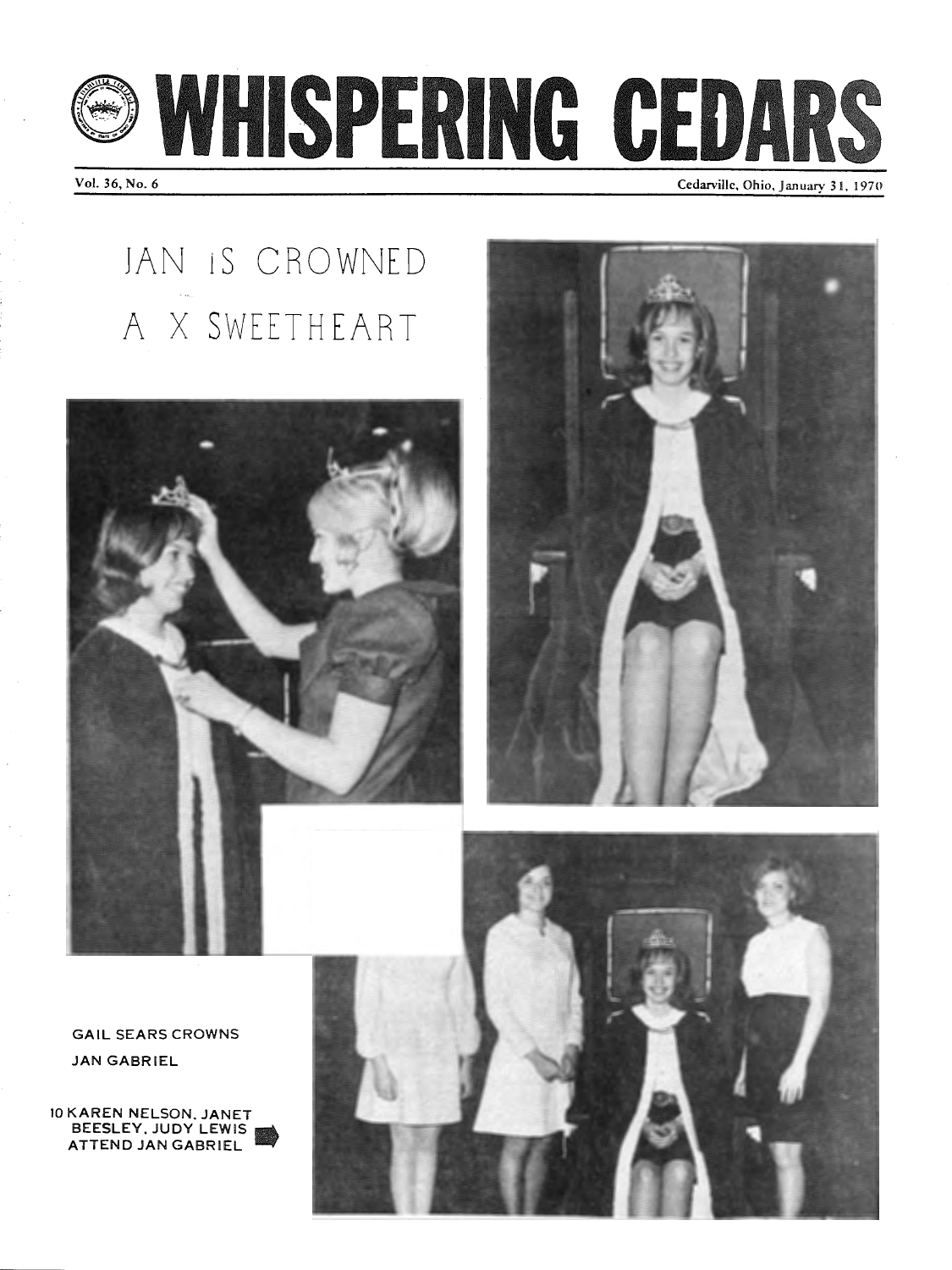*Editorial* 

## Taking Offense Spoils

#### by David Kearney

During Christmas vacation, I heard a sermon entitled "The Root of Bitterness" in which the preacher related his conviction that many Christians have prevented revival by allowing some such root to take hold in their life. Mr. X at church said I am responsible for his son's going wild, or Mr. Y claims I started the rumor about his daughter. Immediately I take offence, and I harbor that offence, and so hinder joy and growth in my own Christian experience. The pastor went on to explain that I may not be to blame, and I may not have started the rumor, but the most important factor for me to concern myself with is the bitterness I have allowed to spring up in my heart. Only after my life has been purged is revival possible, for me or for anyone else.

That sermon had a particular significance to me then, and as it has run through my mind since, I have thought more and more that it might have significance to us here on campus. Two years ago a friend of mine returned to school determined to reform and maintain a good attitude-the first day on campus he got a demerit for one of our lesser offenses while, others who broke the same rule got nothing. He may have a legitimate complaint, and it is difficult to keep your cool under such circumstances, but applying the principle in the sermon, the most important thing is not the particular rule or the particular individual who issued the demerit. More important is that I not allow bitterness to sink its root, to trouble me "and thereby many be defiled." Solomon said it is "the little foxes that spoil the vines;" and no one, no thing, is little enough to "spoil" my attitude and cheat me out of enjoying the best part of my life.



#### A Prayer of Peter Marshall

"Our Father, we are beginning to understand at last that the things that are wrong with our world are the sum total of all the things that are wrong with us as individuals. 'Thou hast made us after thine image, and our hearts can find no rest until they rest in thee.'

We are too Christian to really enjoy sinning and too fond of sinning to really enjoy Christianity. Most of us know perfectly well what we ought to do; our trouble is that we do not want to do it. Thy help is our only hope. Make us want to do what is right and give us the ability to do it .. .''

In the name of Christ our Lord.

Amen

|                                                                                                    | WHISPERING CEDARS                                                                                                                                                                                                                                                                                                                                                                                                                                                                                                                                                                                                                                                                                                                                                                                                                                 |
|----------------------------------------------------------------------------------------------------|---------------------------------------------------------------------------------------------------------------------------------------------------------------------------------------------------------------------------------------------------------------------------------------------------------------------------------------------------------------------------------------------------------------------------------------------------------------------------------------------------------------------------------------------------------------------------------------------------------------------------------------------------------------------------------------------------------------------------------------------------------------------------------------------------------------------------------------------------|
| Assistant Editor Kathy Newton<br>Managing Editor Bonnie Smith<br>Editorial Assistant. Carol DeBoer | $S = M$ :<br>Bob Wood, Disne Cockeral, Barbara Johnson, Judy Johnson,<br>Tom Scidler, Derlene Rouch, Debi Thornton, Marsha Ozman, Glenda Dol-<br>ton, Sue Scott, Marsha Osman, Hilda Boothroyd, Joyce Young, Connie<br>Averitt, Mary Ann Butcher, John Pruden, Jon Smith, Lin Mason, Neacy<br>Senith, Becky Mohn, Elien Young, Shirley Mort, Dinna Radcliffe, Lyn-<br>ctre Davis, See Moore, Bill Henry, Sharon Miller, Pat Winninger, Dan<br>Mensons, Darlyne Wuent, Kim Gerber, Sandy Lathrop.<br>Mail subscription rates:<br>Published bi-monthly by the stu-<br>\$1.25 per quarter - fall, winter,<br>dents of Conservate College, Coder-<br>spring.<br>ville, Ohio 45314. All edinorial<br>Office: Second Ploce, Plase Ares<br>opinions expressed in the Whisper-<br>Building<br>ing Codors do not necessarily reflect<br>Telephone, and 300 |

**bk::,acdzdy by 1lbe ..**  dents of Cedarvike College, Codor **rik:. mtio 453114. Alli~**  colaires currented in the Whimes. ing Codors do not necessarily reflect • **pcmitioa al Ck bat an: ddy dim-** *di* **Qc** *r:t:3fl,*  **writam** for the limited classical

o1-an-o<del>n-campus newspaper</del>,

### *InMemorium*  Dr. Milner A Great Leader Dies

#### by Chip McDaniel

Take Cedarville College, subtract Milner Hall, prayerful leadership during the citrical years of development, generous financial support and what remains would be Cedarville College without the work of Dr. George S. Milner.

Dr. Milner was an example of the Bible statement that a "faithful man shall abound with blessing." He founded the Milner Electric Company, served on the village council of Moreland Hills, Ohio, and was instrumental in creating the annual Greater Cleveland Home and Flower Show. His deep interest in education and young people led him to serve on the school board of the Orange School; help build the Stoney Glen Camp and Camp Patmos, and serve on the Board of Trustees of Cedarville College since its beginning as the Baptist Bible Institute (BBI) in Cleveland. Had it not been for Dr. Milner, the BBlmay have never secured this campus for its use. For his unselfish work in these many fields, Cedarville College conferred on him the degree of Doctor of Humanities in 1961.

As a leader in the Cleveland community, why was Dr. Milner so interested in this school? Could it be that this man saw the great need for a Bible based college education? Perhaps he felt the burden and saw the need for committed Christians in all vocations.

The Bible states that "It is required in stewards, that a man be found faithful." Dr. Milner was certainly a man found faithful.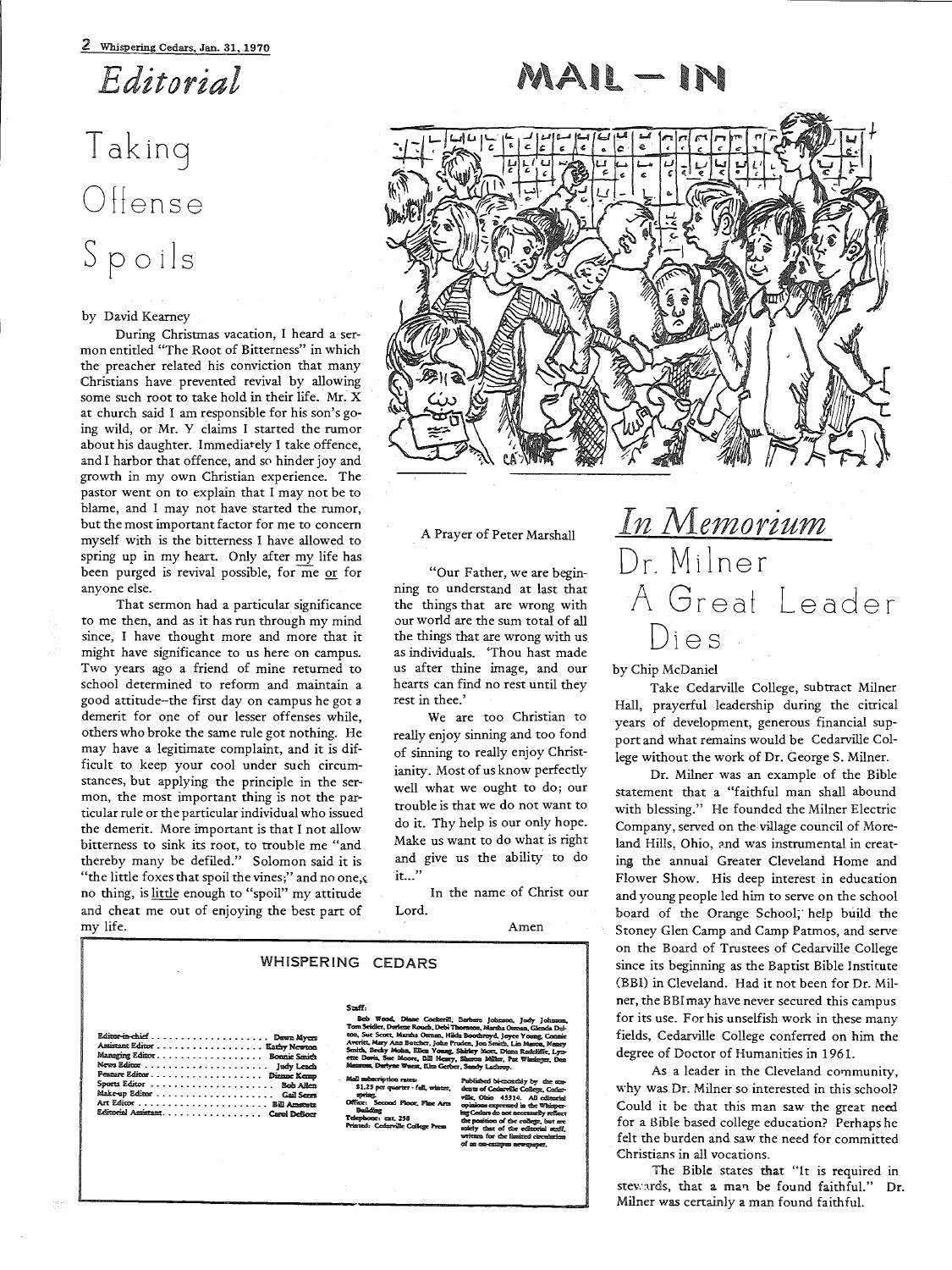

Photograph by Tyronne Bryant



Randy Hamilton asks a pointed question during pre-taped session of the Phil Donahue Show to be shown at 10:30, Feb. 3, 1970.

Whispering Cedars reporter, Chip McDaniel (middle), covers the Phil Donahue Show. Special interview with Madeline Murray O'Hair taken by Phil Rohler (left) to be aired starting at 11:55, Tuesday, Feb. 3, 1970 on WCDR.

Photograph by Tyronne Bryant



Madeline Murray O'Hair defends her ' position. Photograph by Tyronne Bryant

## O'Hair Harries Studen

to hear that you are wasting your trol to Vietnam. lives." With this comment, Mrs.

by Chip McDaniel to one of the leading atheists of our "I want to say how sorry I am land. Subjects ranged from birth can-

Madeline Murray O'Hair greeted over what she was talking about until she <sup>60</sup>"Bible" students including <sup>30</sup> started contradicting herself. After Mrs. 0 'Hair seemed to know from Cedarville College. For over condemming the "Christians" in Arnone hour in the studio of the Phil ercia for faith, a Cedarville College Donahue Show, questions were fired student asked, "What do you have

faith in?" She replied that she had no faith. After the student pressed further on this subject, she said, "I have faith in human intelligence." Asked later by a Cedarville student how she justified her oeliefs, she replied that one tenent for her beliefs was "human experience in history." When a Hebrew student asked Mrs.

### Mr. Moore Leaves to Work on Doctorate

Mr. Brad Moore, Associate Professor of Education, will be leaving for Northern Illinois University to obtain his doctorage at the end of second quarter. He will return to Cedarville in the fall of 1971.

His educational background includes: B.S., Taylor University (phy-

Sigma Nu Holds Banquet

Pi Sigma Nu's annual banquet high school social science for one Sigma Nu's annual banquet year in Akron, Indiana. was Friday night, January 30 at 6:15 in the Cedarville College gymnasium. Winter skiing was the theme and the setting was a ski chalet. Entertainment included skits performed by members of the society. No outside speaker was invited but Mr. Brad Moore, Pi Sigma Nu's advisor, spoke in closing.

ARY'S Flower Shop 30 W. Washington St. Jamestown· 675-5421 *Your Nearest Florist* 

sical ed. and history); M.R.E., Grace Theological Seminary (Christian Ed.); and M.A., Ball State University (El ementary curriculum). He also re ceived a National Science Foundation Grant to study at Purdue University in the summer of 1965 and an EDPA grant to study at Northern Illinois University last summer.

Prior to coming to Cedarville, Mr. Moore taught in an elementary school in Warsaw, Indiana for three years, he became the principal of this school for four years, and he taught<br>high school social science for one

Mr. Moore's outside activities and interests include camping, a

• ·························: • • • • • • • • • ! HARNER~ :  $\begin{array}{lll} & \text{CEDARVILLE} \\ \text{SUPER VALUE MARKET} \end{array}$ Meats - Produce - Groceries<br>PHONE 766-1201 ~ ........................ :

hobby of doing carpenter work- what the others from our school which he used to remodel his 90 year were thinking all along when he said, old house, being Sunday School Sup- "Thank you, Mrs O'Hair, for increaserintendent of Grace Baptist Church, ing my faith." serving as Chairman of the Christian Education committee at Grace Baptist, and having served on the advisory committee for Cedar Cliff Schools.

Mr. Moore's family will be moving with him to De Kalb, Illinois which is 60 miles west of Chicago.



O'Hair about the Josephian hisrorv of Christ as a real man, she said, "History is fiction!"

Throughout the show she used the statement, "That's a stupid qucs· tion!" when it seemed she was 0n rhc spot. One student asked what Mrs. O'Hair expected when death came; after the haeknied "stupid question" retort, she replied, "You die and you rot."

At the end of the program, <sup>a</sup> Cedarville College senior summed up

FRESH FLOWERS

HURLEY'S

l I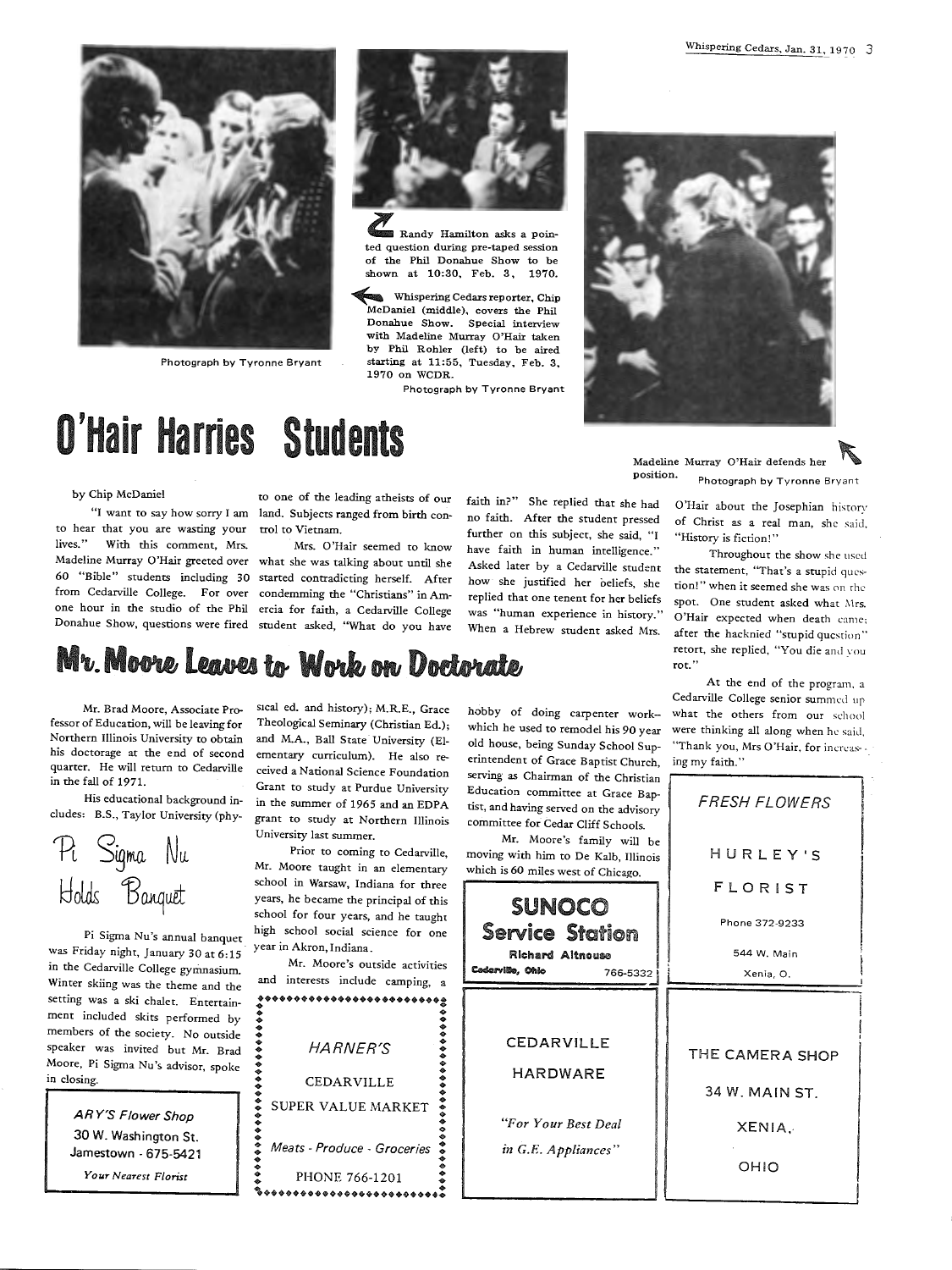### Plagers Loosen Up

When Mr. Stockwell said, "The rehersals are going very funnily," he was referring to the new approaches that the cast has been using lately to warm up for play rehersals. The <sup>p</sup>lay, *The Late Chri::topher Bean,* by Sidney Howard, will be presented February 5, 6. and 7, at 7:30 in Alford Auditorium.

Fees Go Up

Skyrocketing costs, which affect purchasing power in food, supplies, operating costs (water, sanitation), and general cost of living will result in increased costs for the Cedarville student next year. Professors will receive a pay increase.

These factors will affect the Cedarvillian as follows:

|                                 |      | This Next |  |
|---------------------------------|------|-----------|--|
|                                 | yг.  | yr.       |  |
| Tuition per hr.                 | \$22 | \$25      |  |
| Board                           | 165. | 170       |  |
| Room - plus \$5 to present room |      |           |  |
| costs                           |      |           |  |

The overall cost for the year will be \$2,400.

Increased gifts to the College would help meet expenses of the \$2,000,000-a-year operation.

#### BOOKLET IS COMING

*Inner Space Challenge* a booklet by Mr. Emerson Russell, professor of art, will soon be off the presses. Mr. Russell describes it as a booklet briefly explaining the way of salvation by comment and cartoon. The booklet will be available through the bookstore. There can be arrangements made to receive the booklets in quantity for personal work.

#### ALUMS TELEPHONE

Tyronne Bryant, alumni direc· tor, announces the annual Alumni Giving Drive will conclude with <sup>a</sup> nationwide telephone campaign. Over 1,400 members of the association will be personally contacted during the Contact 70 Cedars Telefund.

These members include 1,209 who have graduated since 1945 as well as 203 pre-54 graduates under the previous school administration.

The Contact 70 Cedars Telefund will be conducted the evenings of February 9, 10, 12, 16, 17, and 19, in the Cedarville area, using a band of ten special telephone lines. The Alumni Office, Alumni Director, class agents, and other alumni volunteers will be called for three hours each evening.

It is a three act comedy under the direction of Mr. John Stockwell and assistant-director John Kuhns. "We start by singing 'Pop Goes the Weasel' and playing 'Ring-Around-the Rosy' around the auditorium," the director admitted. "It is coming along very well."

This production is about <sup>a</sup> family of New Englanders living in Vermont, who suddenly realize that they had once given shelter to a great artist, Christopher Bean, whose paintings they still possess. Growing greed and minunderstanding throughout leads to a unique ending.

"Dr. Haggett" is played by Dan Liechty. "Mrs. Haggett," who eats honey during practices, is Sue Gift. "Ada Haggett" is played by Joyce Saemenes, and "Susan Haggett," who is madly in love with "Warren Creamer," alias Kenn Dibble is played by Peggy Porterfield. Dear "Abby" is portrayed by Jean King, Randall Hamilton as "Tallant." Don Harmon as "Rosen," and "Davenport"byDale Schilling.

#### SKIRT LENGTHS STAY THE SAME

At a recent meeting, the Cedarville College trustees reconfirmed the skirt length rule as specified in the handbook.

According to Mr. Mcintosh, the board also suggested that firmness and kindness be used in discipline of offenders. Demerits and possible suspension could result from noncompliance with the rule.

### **New Clubs Created**

Two new clubs, Memorization on Campus and the Philosophy Club, became official organizations last quarter.

The Philosophy Club, known as the Timalathians (those who honor truth), seeks to help people become articulate in their own Christian life view and to be able to interact with those who hold opposing life views.

It is open to all students, faculty, and staff, but only students can hold offices. Membership dues are \$2 per quarter or \$5 per year. There is no set time or pattern for meetings, which are held about six times a year. Instead, the executive committee will call one whenever they have a program ready. Although there is no set pattern for meetings, usually someone will present a life view and then interact with those present by means of

#### Comes to C C ? Nixon

In trying to decide upon <sup>a</sup> speaker for the Junior-Senior banquet May 16, the Junior class wanted to invite someone who would be the greatest speaker presented at a banquet, yet who could be obtained for almost no cost. Only one person, President Richard M. Nixon, fit the requirements.

Half seriously, half out of curiosity, the Juniors decided to request the presence of Mr. Nixon at their banquet. At their request, Mr. James Phipps wrote the official letter and sent it to Washington D.C.

Many thought the episode closed and that the Juniors would never receive an answer. On November 29, the White House replied:

"The President was pleased to receive your kind invitation to speak at the banquet which the Junior Class of Cedarville College will give in honor of graduating seniors on the evening of May 16, 1970.

#### FACULTY STUDIES **SELF**

Cedarville College faculty has been involved in a program called "Faculty Self-Study." They met for two Saturday morning sessions, January 17 and 24, to discuss problems and their solutions as they relate to regional accreditation for the college.

This program has been in existence for two years. Duringlastyear's sessions, the faculty compiled a selfstudy document which is on reserve in the library. This year the sessions involved improvement and refinement of this study.

question and answer discussion.

Memorization on Campus seeks to aid students in memorizing Scripture. Meetings are held every other Monday at 9:00 p.m. in the student center. These include testimonies about how verses have helped, discussion on the use of verses, aids to memorization, and interesting features, such as a mock underground meeting in a Communist country .

This club is open to all students, and the dues are \$.50 per quarter. Three verses to memorize are disbuted every two weeks through the mail.

The officers for this year are Tim Northey, president; Paul Jones, vice-president;Ellen Young, secretary; council's social-cultural committee, Bonnie Smith, treasurer; and Pat Lear, who feel that this will give an oppor-Student Council representative. Dr. tunity for those who enjoy writing Ager and Mr. Turner sponsor the club. and art.

"Although he would like very much to be able to send an acceptance to you, the heavy demands of the President's official schedule make it impossible for him to do so. He wants you to know, though, he greatly appreciated your thoughtfulness of him in this instance and that he sends you an expression of his very best wishes."

Papers For Fun

by Diane Cockerill

Have you ever wanted to tell people how you really feel about such subjects as theology, philosophy, social science, psychology, or current controversies? Would you be willing to research in these or other areas to support your opinions with facts and perhaps arouse the interest of some other student or faculty member?

If you can answer the above questions with a yes, then the Term Paper Club is for you. This club has no club dues or meetings. Its basic aim is to enrich the quest for knowledge by discussing subjects through term papers, which stimulates originality and a cross fertilization of ideas between interested students and faculty

If you want to help put a stop to the scarcity of intellectual communication and express your thoughts as an autonomous individual, contact Mr. Monroe for more information.

SC PLANS FOR CREATIVE CONTEST

Dave Kearney, Student Council President, announced plans for <sup>a</sup> writing and art contest in the immediate future.

There will be five categories including pencil and charcoal art, short stories, poetry, and essays. Prizes of \$20 to \$30 will be given and all winners and honorable mention stories will be published in a literary edition of Whispering Cedars.

The cost of the contest and the publication will be about \$400. Student Council, Whispering Cedars, Department of Language and Literature will defray the cost. One edition of the paper has been dropped, so that the money can be used for the literary edition.

The contest is a project of the

المناسب المنا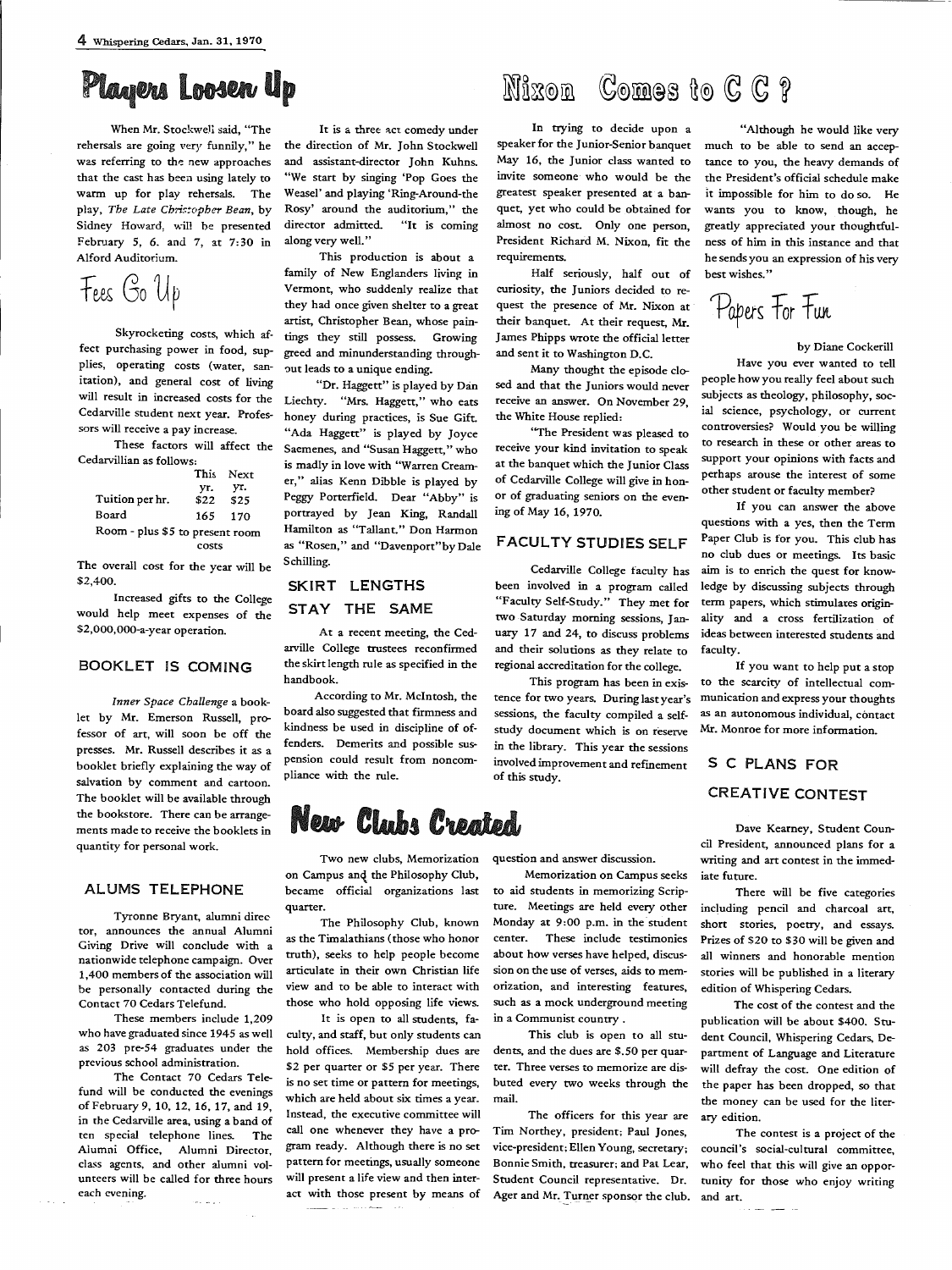

### LETTERS TO THE EDITOR  $F\ddot{d}$ itor

I had the "un" pleasant experience of reading your editorial, "The Unpastor." The last sentence didn't quite justify the editorial abuse you dealt out to the man. With the problems you have outlined in arville students will be "sticking aryour article ("The lazy sheet communicators, the dwindling and fleeing members, and the kids in the fleet of buses"). I am convinced that the busy, devoted, interesting and sincere trustees made a "will of God decision."

I didn't really "turn-on" until I read your comparison of the man to a particular Sunday School teacher.

I have known Harold Green for over eleven years. He came to Greenville with a dream and a prayer. As of today he has built a church, a school, a parish of over 200 members

#### SINGER:S - Of Xenia

Exclusive Women's Apparel 31 Greene Street Dayton 426-0701 Xenia 372-6911

#### McDORMAN'S

53 W. Main St. "Xenia's finest store for men" 372-4241

**XENIA OFFICE SUPPLY** 61 Greene St. Xenia, Ohio 372-2381

"Complete line of supplies for the college student"

ana gained great respect in Greenville, Clark County, and in many areas of the state. His church and camp works are well known in Obio. Within the next year the Ced-

ound to get their bucketful of blessing;" this I guarantee. "Please give me equal billing

in the WHISPERING CEDARS.

Ronald E. Bonfiglio

Sincerely,

P.S. I am a member of St. Mary's Catholic Church.

#### **STIFLED INTELLECT?**

Editor:

One hears disgruntled remarks about the "stifling intellectual atmosphere" at Cedarville, but no one explains what is meant by the statement. Do some people feel that these years at Cedarville represent their last chance to learn anything?

If they are truly interested in intellectual stimulation and growth they surely do not plan to stop learning when they graduate.

Perhaps if they could consider these four years as a foundation-a



time of building the framework within which to view all truth and knowledge as God's truth and knowledge-then they would see that as strong. mature (bopefully) Christians they will have the rest of their lives to continue growing intellectually-exploring and learning-but able to fit what they learn into the system which they have developed during this time at a fine Christian school.

> In Christ. Rernice Bowersox

"Learn to move men through God by prayer alone." (Hudson Taylor)

Monday, Dec. 1, this thought came to mind as I stood by my mailbox holding a white business envelope. There was no note, only my name typed on the outside and \$100 inside!! First I thought, "Oh, they're paying us in cash this month." I realized this was unlikely. Then I tried to think of someone I had loaned \$100 earlier. This was ridiculous!! I couldn't afford to lend \$5! Completely amazed, I realized someone had given me the money!

Earlier that morning I had decided not to return to Cedarville second quarter. However, new possibilities arose and I was faced with a decision I found difficult to make. I simply asked God to show me in a

RAMON'S BEAUTY SALON 10 E. Washington St. Jamestown - 675-9811

Evening Appointments Available

definite way whether to stay or to transfer to a college in my home city. I'd need to know by the afternoon. One hour later I was experiencing one of God's "exceeding abundants." (Ephesians 3:20).

Who was moved is unknown to me. What I do know is that a sense of gratitude envelops me everytime I consider how God used a person sensitive to Him, enabling me to make a very important decision. Thank you so very much!

Darlyne Wuest

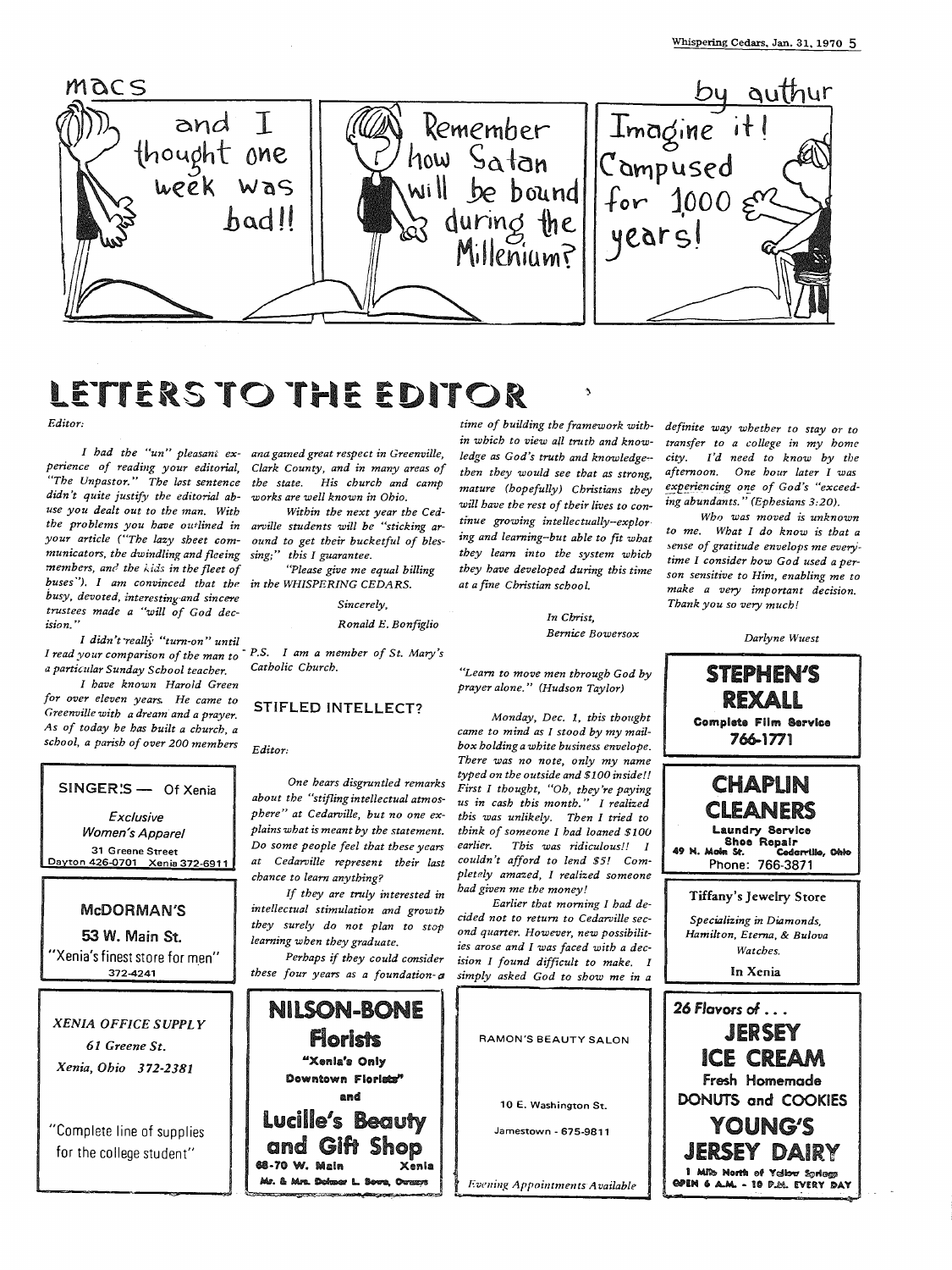### Forty Make Honors

The Dean's Honor List is as follows: Dorothy Abrams, \*Brenda Bale, Deborah Barefoot, Jan Beesley, Mary Beitz, Bonny Boddenmiller, \*Janice Brock, James Bucholtz, Carol Burroughs, \*Preston Butcher, \*Annie Carlson, Connie Clark, \*Pamela Closson, \*Patti France, Lonnie Gerber, \*Dan Inghram, Douglas Jingst, \*Arlene Knight, \*Ann Kusumoto, \*Diane Lenox, \*Darlene Lewis, \*Linda Mason, \*Viann Meyer, Philip Mohler, \*Shirlene Morrow, James O'Keefe, \*Mark Oklak, Bruce Olsen, \*Marsha Osman, \*Kathryn Phenix, \*Gale Portz, David Railsback, \*Norma Schwarm, \*Gail Sears, \*Jeff Seeley, \*Don Southwell, \*Philip Stine, \*Verna Tallmon, Linda Willms, Darlyne Wuest.

#### DEAN'S LIST

The Dean's List is as follows: Betty Abernathy, Donald R. Acton, Edward Adkins, Kristen Anderson, Lyle Anderson, Jane Austin, Frank



Bale, Mary Bartlett, Karen Bernath, Barbara Biddison, Regina Bigley, Patricia Black, Kenneth Boothe, Joyce Brookhart, Nancy J. Brown, Cheryl Buck, Ginger Burget, David Bush, Eric Campfield, Mary Chambers, Karen Chrestensen, Linda Chute, Carolyn Clark, Cathy Clark, John Clauer, John Conant, Barbara Cooper, Lyle Culberson, Charles Curcio, David Durham, Deborah Edwards, Marsha Edwards, Marsha Endicott, Carol Engle, Jean Eveland, Mark Flint, Sharon Gillogly, Cathy Getz, Stephen Harriman, Stephen Herman, Douglas Hess, Gary Holbrook, Patricia Howard, David Hull, Geraldine Ishuin, Patricia Jenkin, James S. Jenney, James Jeremiah David Jewell, Faye Johnson, mock "disaster" which occured Jan-Stephen Journell, Paul Kinvig, Cheryl Klomparens, Carolyn Lambert, Pattricia Lear, Robert Lunney, Cathy Mahoney, Catherine Marlowe, Beverlee Mason, Christine Meyer, Joan Miller, Marilyn K. Miller, Richard Mitchell, Beverly Mix, Rebecca Mohr, Rebecca Moore, Susan Moore, Alice Moorman, Carol Morrell, Jerome Motter, Joyce Motts, Brenda Nelson, Linda A. Nelson, Linda D. Nelson, Katherine Newton, George Parcher, Beverly Pestel, Ruth Ransbottom, Lois Rumage, Joyce Saemenes, Susan Scott, Cheryl Shafer, Gloria Shriver, Arthur Shuter, Donna Smith, Nancy Smith, William Smith, Nancy Snider, Joyce Sommerfeld, David Southwell, John Sowards, Judith Stamatis, Tim Stryker, Carolyn Stubrich, Helen Telford, William A. Tobias, William Tripp, David Turner, Patricia Waggoner, Connie Walker, Susan Webb, Carol Webber, Kenneth Weddle, Holly Wenner, Paul A. Wheeler, Patricia Whitaker, David Wood, Jeffrey Woodcock, Janet Yardley, Ellen Young, Cynthia Zickefoose, Catherine Zwies-\*denotes 4.00 ler.



A wandering minstrel bard has brought some interesting stories and rumors from the city-state of Cedarvillius which will be passed on to vou.

One of the biggest events was a uary 16, in the Fine Arts building. The rescue squad and approximately 16 victims were involved.

A few days earlier was exciting for 14 more "victims." They were the initiates of Pi Sigma Nu. The "victims" were paddled in a padded spot after sitting in the snow on a record cold day. That night an olympic contest was held. The contestants raced to barrel down one quart of warm ginger ale. Dave Jewell tied last year's record of 36 seconds, and Jeff Woodcock went"berserk" and guzzled his in an unbelievable 18 seconds.

Although Greek women are not permitted to participate in olympics, they do take part in activities of their own. Last Saturday night, Kappa Delta Chi women held a slumber party at the home of their advisor, Nancy McPheeters. An evening of fun was highlighted by celebrating Mr. and Mrs. McPheeters' birthdays.

Gamma Chi women attended a bridal fashion show at Wren's in Springfield. One member, Joyce Saemenes, participated in the modelling. Several others won door prizes including a dress and a bridal veil, won by Mary Trumphour and Linda Browning respectively.

**RECO** 

**SPORTING GOODS** 

#### SUMMER JORS

Work this summer in the forests of Germany, on construction in Austria, on farms in Germany, Sweden and Denmark, on road construction in Norway, in industries in France and Germany, or in hotels in Switzerland. Jobs may be obtained through the American-European Student-Service. Box 34733, FL 9490 Vaduz, Liechtenstein (Europe).



Smart guys as well as wise guys know the best buys - and that is The Guys.

Smooth and trim fitting in new fabrics and colors. Get The Guys . . . the preferred profile pants.





 $\epsilon$ 

Phone: Campus - Ext. 244, 245 766-5321

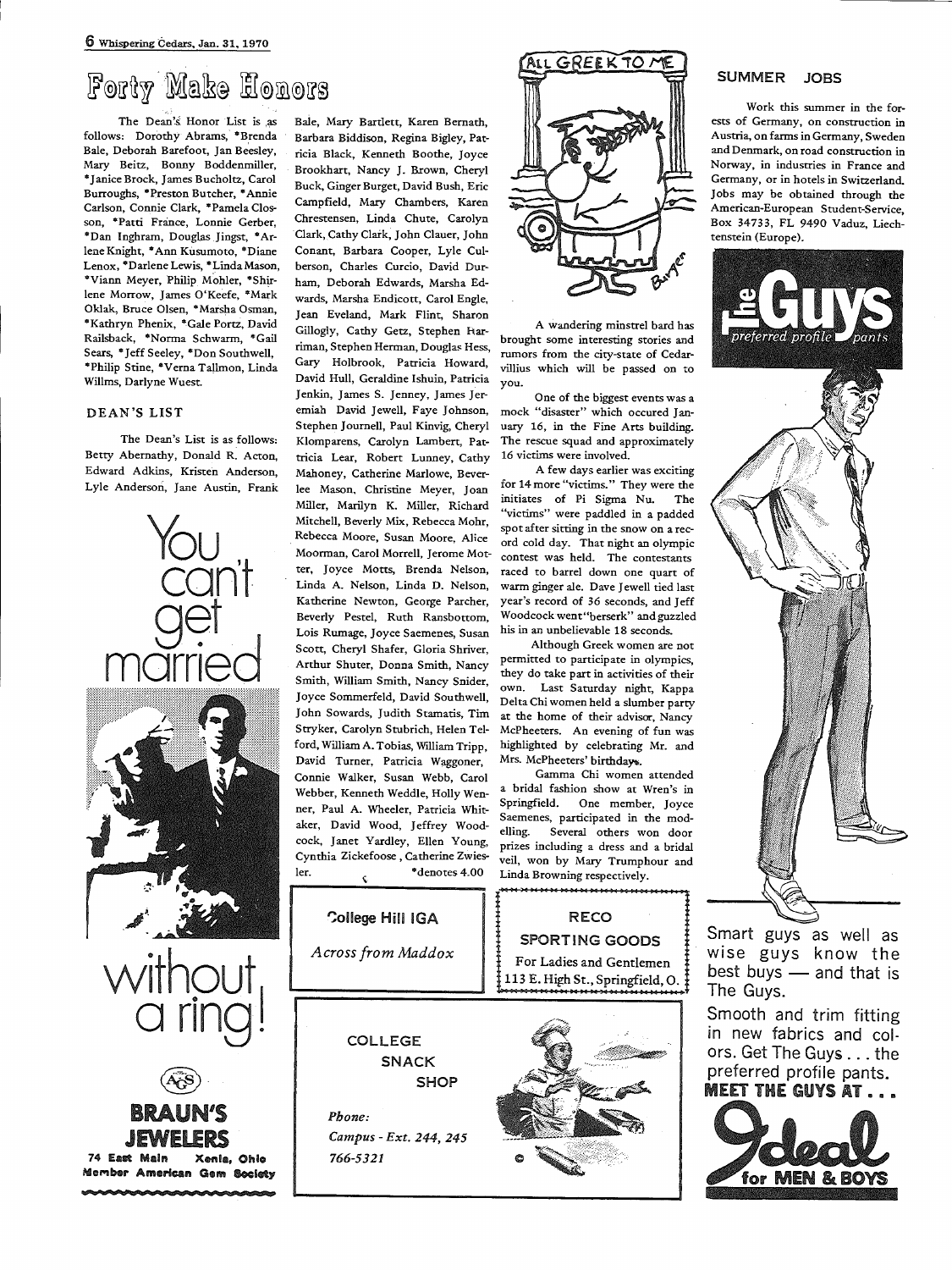#### Born  $Book 9s$

Dr. Robert Gromacki's new book *Are These the Last Days?* has recently been published by Revell Publishing Company. The author modestly predicts that it will become <sup>a</sup>collector's item. According to the book jacket biography, "Robert G. Gromacki is a professor of Bible and Greek and the Chairman of the Division of Biblical Education at Cedarville College, Cedarville, Idaho."

In late 1967, Dr. Gromacki received a letter from Revell asking for either ideas for a book or an actual manuscript. He feels that perhaps this offer was due to a Revell salesman who had visited the campus shortly before, and had learned of his book on the tongues movement.

#### DONORS SOUGHT

Cedarville College students can help win the permanent trophy for the most blood donated by a college in the area by donating in the library audio-visual room on February 4, from 11:00 a.m. to 5:00 p.m.

Any college which fills its quota for three consecutive years retains the trophy permanently. Cedarville College has won it for the last two years. This year's quota is 200 pints.

The donor has his own blood needs guaranteed for one year anywhere in the United States or Canada. These benefits are also available to members of his immediate family.

The actual donation takes less than ten minutes, and the entire procedure takes less than an hour. Donors will receive free cookies, sandwiches and coke.

**ENGLE** 

Dr. Gromacki offered the company six or seven ideas for books, and they liked the thought of a book on Bible prophecy. He then prepared <sup>a</sup> detailed outline, which was accepted with the request for a few sample chapters.

The last chapter was sent to the company in July, 1968. In late September, Dr. Gromacki received word that the company wanted to publish the book.

Where does a college professor find time to write a book? Dr. Gromacki feels that the most difficult task is setting aside a portion of the day to be devoted solely to writing. Once started, he attempts to write 1,000 words a day. An interesting note for business majors-Dr. Gromacki writes his material in longhand and does not dictate his work. His wife types the manuscript for him.

#### $f()$ Praised

Washington, D.C.: Congressman Robert Taft, Jr. (R.-Ohio) pledged his support on December 15, for the Youth Task Force for International Development and praised their interest in reappraising U.S. development policy.

## *M&E Disappears*

When registration for Spring Quarter begins Feb. 2, students in the Education Department will discover some changes and new opportunities.

Measurement and Evaluation will become a part of the student teaching experience, thus reducing the required course hours by five. Measurement and Evaluation will be taught as a form of in-service training, enabling the student teacher to immediately put into practice what he is learning as well as feed back his problems, questions and experiences

 $\mathcal{S}$  $\mathcal{C}$ Channels Gripes

The Student Council is involved in getting the student's opinions to the people who can make the changes. In recent polls concerning the skirt length and food service, the council got and presented student opinions. The food service poll already has helped change family style and may result in having the snack shop open Sunday afternoons.

The council also operates all

#### SB P FUNDS INCREASE

"Our Student Body Project is off to a good start this year," according to Chip McDaniel, 'student Body Project Chairman. He said he was very encouraged by the amount received up to present for the Barbecue pits and picnic area.

The new Barbecue pits and <sup>p</sup>icnic area will be located by the new lake. It will be open to all students as a group or individually. So far \$378 has been raised toward this year's project.

Each year the student body chooses a project which in some way will improve our campus. Recently, new tennis courts were built through the money received two years ago. Last year brought a healthy sum toward bleachers for the athletic field.

#### This will give the prospective teacher five "bonus" hours for another class in his major teaching field. The trend toward "middle schools" requires this increased specialized preparation for future teachers.

Dr. Merlin Ager, chairman of the Department of Education and Psychology, says that the Department is committed to a Liberal Arts education for teachers, seeking to provide them with quality, in-depth training, and avoiding the old "normal-school" approach where all courses are taught by the education department.

*DEPARTMENT STORE 34 S. Main St. 766-5362*  Clothing, Jewelery, Gifts, Shoes

> STEREOS - RECORDS CASSETTES - T.V. TAPE RECORDERS GUITARS AMPLIFIERS

**172-7679** 

*BEAL'S* 

(The Music People)

the candy and pop machines on campus. The profit from these machines. which is about \$400 per month, goes to the council. For example, 10% of it goes to the Christian Service Department.

In an interview with Kirk Heldreth, he greatly encouraged students to bring their gripes to student council meetings for the meetings are open to all students.

During the first quarter, SBP sponsored New Student Talent Night, Homecoming Talent Night, and the Money Toss in the parade. Scheduled for second quarter are the Singspiration, another program in February, and one in March. Programs for third quarter are also planned.

WANTED:

The anonymous person who is sendmg me Scripture verses via campus mail. Should I take the warnings seriously or sarcasticly? Please indicate in the next one.

Paul A. Wheeler



DON'S GULF *East edge of town*  Route 42 Cedarville, Ohio 766-1141 THIE CRITERION Xenia, Ohio 872-5331

KINGSRIOOE SUiTS **ARROW SHIRTS** McGREGOR Sportswear STETSON HATS



**XENIA** 

Giftware-Watches-Diamonds